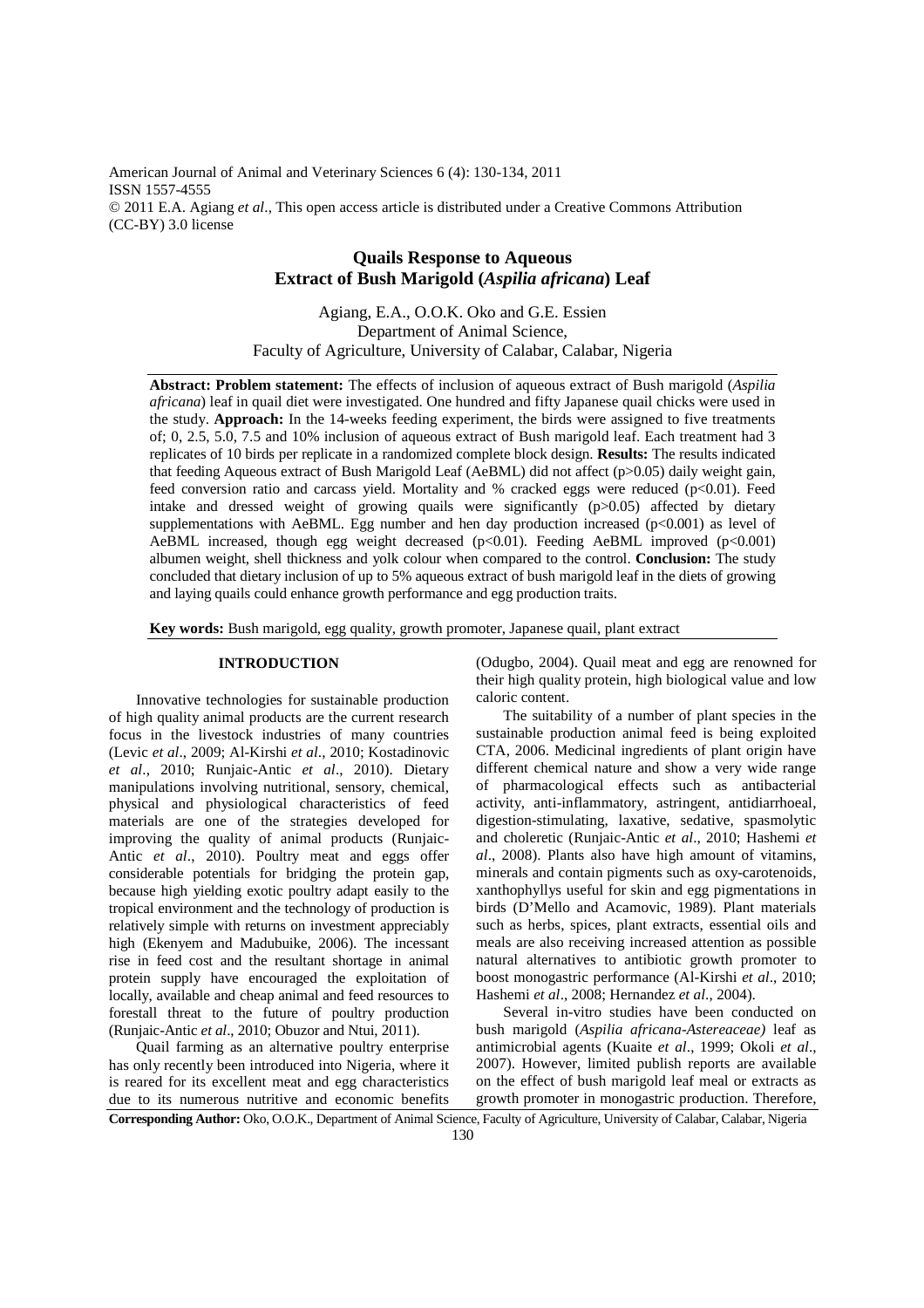the objective of this present study was to evaluate the effect of aqueous extract of bush marigold leaf meal on the productive and laying performance of quails.

### **MATERIALS AND METHODS**

 The experiment was conducted at the Poultry unit of the Teaching and Research Farm, Faculty of Agriculture, University of Calabar, Nigeria. Bush marigold was obtained by harvesting whole field plant above 3 cm stubble height within the mid vegetative to flowering stage of development as described. The leaves were sorted to remove any contaminants, dead matter and sand particles. They were air-dried for 96 h and the dried leaves were ground to fine powder to form bush marigold leaf meal using a hammer mill fitted with a 1mm screen. 100g of leaf meal was measured into a conical flask and soaked in 600 mL of distilled water for 48 hours at room temperature. The mixture was filtered into 250 mL conical flask with Whatman filter paper no.1. The filtrate was then concentrated *in vacuo* (40°C) to produce gel-like Aqueous extract of Bush Marigold Leaf (AeBML).

 Basal (antibiotic-free) diets were formulated to meet the nutrient requirements of growing and laying quails (Table 1). 0, 2.5, 5, 7.5 and 10% Aqueous extract of Bush Marigold Leaf (AeBML) were supplemented into the basal diets. One hundred and fifty, 1-week old quail chicks were randomly assigned to each of the five experimental diets in a randomized complete block design. Each treatment had three replicates of 10 birds/replicate. Each replicate was housed in separate pen and maintained on their various test diets throughout the feeding period of 14 weeks. Feed and water were offered *ad libitum.*

 At the growth phase, growth parameter (feed intake, weight gain and feed conversion ration) and mortality rate were monitored weekly. At the end of the sixth week, six quails were picked from each treatment for carcass evaluation. At the laying phase (week 7-14), eggs were collected twice (9.00 and 16.00 h) daily while feed intake, egg weight, egg size and egg quality indices were monitored weekly. Two eggs from each replicate were broken into flat plates for the determination of egg quality traits; albumen, yolk and shell weights as percentages of egg weight. The number of cracks per egg was also recorded. The shell thickness was measured with the micrometer screw gauge and yolk colour was determined using the Roche fan score method. Data collected were subjected to the one way analysis of variance and significant differences between means were separated using Duncan's multiple range tests as outlined by Steel and Torrie (1960).

| Table 1: Composition of basal diets (%) |                |         |  |  |
|-----------------------------------------|----------------|---------|--|--|
| Ingredient                              | <b>Starter</b> | Layer   |  |  |
| Maize                                   | 41.57          | 37.80   |  |  |
| Soy bean meal                           | 35.43          | 41.70   |  |  |
| Crayfish dust                           | 5.00           | 5.00    |  |  |
| Palm kernel cake                        | 4.00           | 2.00    |  |  |
| Wheat offal                             | 10.00          | 4.00    |  |  |
| Bone meal                               | 2.50           | 4.00    |  |  |
| Lime stone                              | 0.00           | 4.00    |  |  |
| Vitamin premix <sup>a</sup>             | 0.50           | 0.50    |  |  |
| Salt                                    | 0.50           | 0.50    |  |  |
| Lysine                                  | 0.30           | 0.30    |  |  |
| Methionine                              | 0.20           | 0.20    |  |  |
| Total                                   | 100.00         | 100.00  |  |  |
| <b>Calculated nutrient</b>              |                |         |  |  |
| % CP                                    | 24.00          | 24.00   |  |  |
| ME (kcal/kg)                            | 2750.00        | 2650.00 |  |  |

Treatment 1: Basal diet; Treatment 2: Basal diet + 2.5% (25 g kg<sup>-1</sup> of feed) AeBML, Treatment 3: Basal diet + 5% (50g/kg of feed); eBML; Treatment 4: Basal diet + 7.5% (75g/kg of feed) AeBML; Treatment 5: Basal diet +  $10\%$  ( $100g/kg$  of feed) AeBML; <sup>a</sup>Supplied the following per kg of diet: Vitamin A 75,000iu; Vitamin D<sub>3</sub> 15,000iu; Vitamin E 75iu; Vitamin K<sub>3</sub> 12.5 mg; Vitamin B<sub>1</sub> 5 mg; Vitamin B<sub>2</sub> 50 mg; Vitamin B12 20 mg; Folic Acid 10 mg; Biotin 0.5 mg; Niacin 350 mg; BHT 625 mg; Calcium –D- Pantotenic Acid 100 mg

#### **RESULTS**

 Results on growth performance indicated that final body weight, daily weight gain and feed conversion ratio were not significantly (p>0.05) influenced by dietary treatments Table 2. There were significant  $(p<0.05)$  effects of aqueous extract of bush marigold leaf on the average final weight, daily feed intake and mortality rate in growing quails. The mean value for the final body weight was 126.87, 120.65, 116.21 and 116.12 g for quails fed 2.5%, 5, 7.5 and 10% AeBML diet, respectively compared to that of the control (107.32 g).

 Daily feed intake ranging between 13.97-15.70 g  $day^{-1}$  was significantly (p<0.05) different between dietary treatments. Quails fed the control diet had higher feed intake  $(15.70 \text{ g day}^{-1})$ , followed by those fed 5% AeBML (14.31 g day<sup>-1</sup>), 7.5-10% AeBML  $(14.26 \text{ g day}^{-1})$  and the least with quails fed 2.5% AeBML diet  $(13.97g \text{ day}^{-1})$ . Mortality was significantly (p<0.05) lower in quails fed diets containing AeBML compared to those on the control diets.

 Dietary AeBML supplementation had no effect  $(p>0.05)$  on the carcass characteristics of growing quails Table 3. However at increased levels of AeBML supplementation, dressed weight of quails was significantly  $(p<0.01)$  improved. There was progressive decrease in egg size as level of supplementation increased Table 4. Egg number (82.38-132.00) was higher (p<0.001) in quail hens fed 5% AeBML, followed by those on 7.5, 10 and 2.5% AeBML diets, respectively. The lowest value was obtained from birds fed the control diet.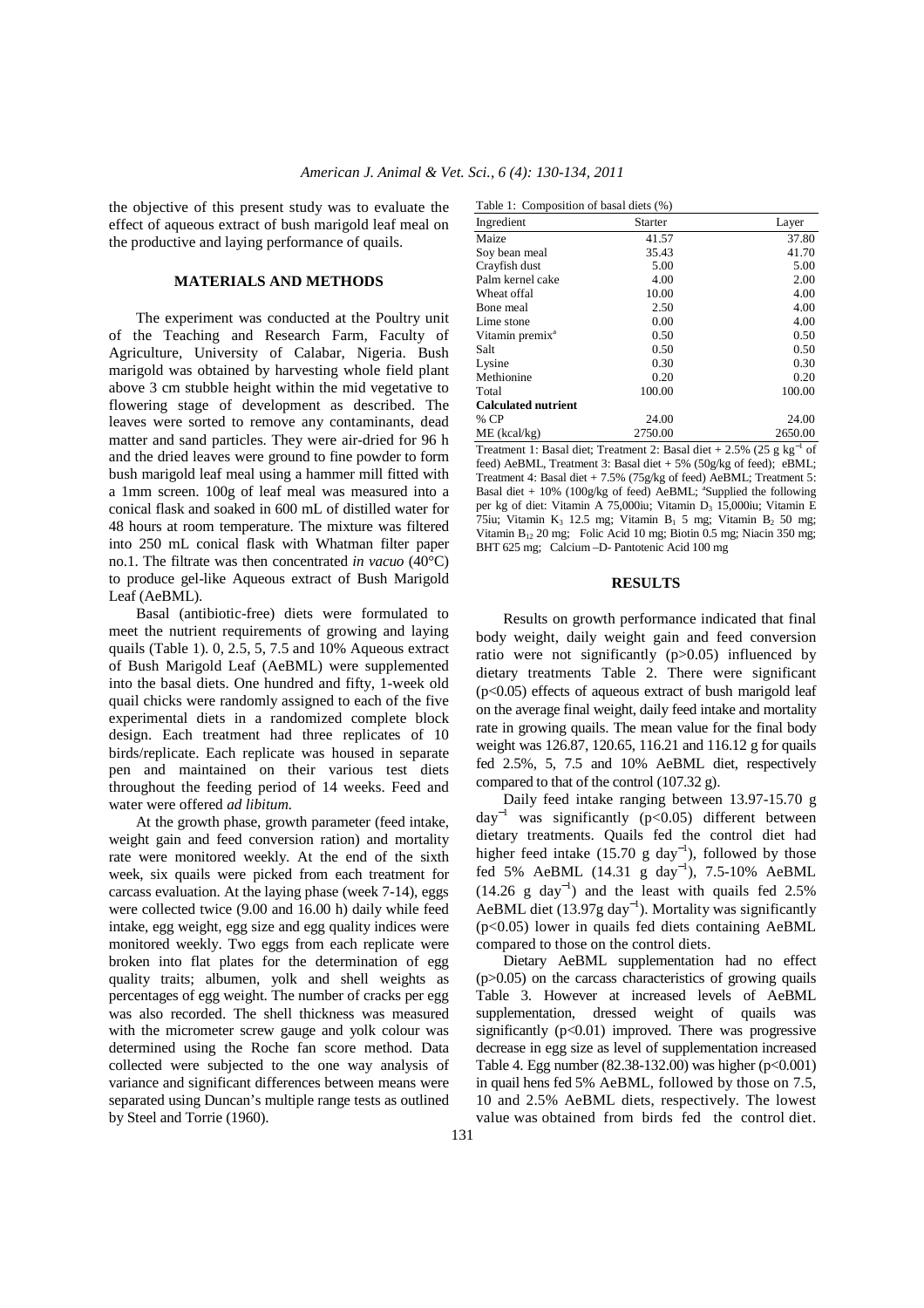#### *American J. Animal & Vet. Sci., 6 (4): 130-134, 2011*

| Table 2: Influence of AeBML on the mean performance of growing quails                                                                                                                                                                                                                          |                   |                    |                    |                    |             |      |       |               |
|------------------------------------------------------------------------------------------------------------------------------------------------------------------------------------------------------------------------------------------------------------------------------------------------|-------------------|--------------------|--------------------|--------------------|-------------|------|-------|---------------|
| Mean performance                                                                                                                                                                                                                                                                               | 0% AeBML          | 2.5% AeBML         | 5% AeBML           | 7.5% AeBML         | 10% AeBML   | Sem  | LSD   | Level of Sig. |
| Initial body weight $(g)$                                                                                                                                                                                                                                                                      | 16.52             | 15.52              | 14.45              | 14.00              | 17.11       | 0.53 | 4.22  | <b>NS</b>     |
| Final body weight (g)                                                                                                                                                                                                                                                                          | 107.32            | 126.87             | 120.65             | 116.21             | 116.12      | 3.65 | 26.60 | NS.           |
| Average body weight $(g)$                                                                                                                                                                                                                                                                      | $84.75^{\circ}$   | 82.19 <sup>b</sup> | 84.71 <sup>a</sup> | 80.41 <sup>b</sup> | $82.22^{b}$ | 6.13 | 2.27  | $**$          |
| Daily feed intake $(g/day)$                                                                                                                                                                                                                                                                    | $15.70^{\circ}$   | 13.97 <sup>b</sup> | 14.31 <sup>b</sup> | $14.26^{b}$        | $14.25^{b}$ | 0.18 | 1.18  | ∗             |
| Daily weight gain $(g/day)$                                                                                                                                                                                                                                                                    | 18.87             | 18.79              | 19.69              | 18.85              | 18.07       | 0.62 | 2.91  | NS.           |
| Feed conversion ratio (%)                                                                                                                                                                                                                                                                      | 0.83              | 0.74               | 0.73               | 0.77               | 0.79        | 0.04 | 0.26  | <b>NS</b>     |
| Mortality $(\%)$                                                                                                                                                                                                                                                                               | 4.00 <sup>a</sup> | $1.33^{b}$         | $1.33^{b}$         | $1.33^{b}$         | $1.33^{b}$  | 0.02 | 0.10  | ∗             |
| $\mathbf{D}^{100}$ and $\mathbf{D}^{100}$ and $\mathbf{D}^{100}$ and $\mathbf{D}^{100}$ and $\mathbf{D}^{100}$ and $\mathbf{D}^{100}$ and $\mathbf{D}^{100}$ and $\mathbf{D}^{100}$ and $\mathbf{D}^{100}$ and $\mathbf{D}^{100}$ and $\mathbf{D}^{100}$ and $\mathbf{D}^{100}$ and $\mathbf{$ |                   |                    |                    |                    |             |      |       |               |

Difference superscripts (a and b) indicate significance  $(p<0.05, 0.01)$  difference between treatments

Table 3: Influence of AeBML on the carcass characteristic of growing quails

| Characteristics                          | 0% AeBML        | 2.5% AeBML   | 5% AeBML                | 7.5% AeBML      | 10% AeBML         | Sem  | <b>LSD</b> | level of Sig. |
|------------------------------------------|-----------------|--------------|-------------------------|-----------------|-------------------|------|------------|---------------|
| Initial body weight $(g)$                | 16.52           | 15.52        | 14.45                   | 14.00           | 17.11             | 0.53 | 4.22       | <b>NS</b>     |
| Live weight $(g)$                        | 107.32          | 126.87       | 120.65                  | 116.21          | 116.12            | 3.65 | 26.60      | <b>NS</b>     |
| Daily weight gain $(g \text{ day}^{-1})$ | 2.16            | 2.65         | 2.53                    | 2.43            | 2.35              | 0.22 | 0.52       | <b>NS</b>     |
| Dressed weight (%)                       | $65.53^{\circ}$ | $69.37^{bc}$ | $72.64^b$               | $73.89^{\rm a}$ | $81.06^{\circ}$   | 0.88 | 6.41       | **            |
| Leg weight $(\%)$                        | 1.97            | 1.95         | 1.87                    | 1.92            | 1.89              | 0.03 | 0.29       | <b>NS</b>     |
| Organ weight (% LW)                      |                 |              |                         |                 |                   |      |            |               |
| Proventriculus                           | 1.19            | 1.01         | 1.01                    | 1.14            | 1.24              | 0.09 | 0.65       | <b>NS</b>     |
| Gizzard weight                           | 3.25            | 2.72         | 3.32                    | 2.96            | 2.96              | 0.20 | 1.47       | NS            |
| Heart weight                             | 0.84            | 0.77         | 0.82                    | 0.23            | 0.98              | 0.02 | 0.16       | <b>NS</b>     |
| Liver weight                             | 1.99            | 1.75         | 1.58                    | 1.52            | 1.35              | 0.13 | 0.96       | <b>NS</b>     |
| Bile weight                              | $0.13^{b}$      | $0.12^{b}$   | $0.10^{b}$              | $0.12^{b}$      | 0.17 <sup>a</sup> | 0.01 | 0.04       | $\star$       |
| Paired Lung weight<br>$  -$              | 0.63            | 0.52         | 0.53<br>_ _ _ _ _ _ _ _ | 0.66            | 0.69              | 0.02 | 0.17       | NS            |

Different superscripts (a, b and c) indicate significance  $(p<0.05, 0.01)$  difference between treatments

| Table 4: Effects of AeBML on the morphometric qualities of quail eggs |                    |                   |                    |                    |                    |      |            |               |
|-----------------------------------------------------------------------|--------------------|-------------------|--------------------|--------------------|--------------------|------|------------|---------------|
| Morphometric trait                                                    | 0% AeBML           | 2.5% AeBML        | 5% AeBML           | 7.5% AeBML         | 10% AeBML          | Sem  | <b>LSD</b> | Level of Sig. |
| Egg size $(g)$                                                        | $9.61^{b}$         | $9.75^{\text{a}}$ | $9.54^{\circ}$     | $9.49^d$           | 9.47 <sup>d</sup>  | 0.07 | 1.80       | *             |
| Egg no                                                                | $82.38^{\circ}$    | $113.75^b$        | $132.00^a$         | $117.13^{b}$       | $114.25^{b}$       | 5.31 | 11.17      | ***           |
| Hen day production (%)                                                | $61.38^{d}$        | $77.05^b$         | 86.24 <sup>a</sup> | $79.80^{b}$        | $71.62^{\circ}$    | 2.19 | 3.44       | ***           |
| Albumen weight (% EW)                                                 | 47.80 <sup>d</sup> | $49.75^{\circ}$   | 52.07 <sup>a</sup> | $50.45^{\rm b}$    | $52.11^a$          | 0.38 | 0.05       | ***           |
| Yolk weight (% EW)                                                    | $30.63^{\circ}$    | $32.13^d$         | $32.64^{\circ}$    | 32.79 <sup>b</sup> | $32.38^{a}$        | 0.31 | 0.03       | ***           |
| Shell weight (% EW)                                                   | $21.57^{\circ}$    | $18.12^{b}$       | $15.29^e$          | 16.76 <sup>c</sup> | 15.51 <sup>d</sup> | 0.48 | 0.12       | ***           |
| % Crack                                                               | 0.87 <sup>a</sup>  | $0.70^{ab}$       | $0.68^{\rm b}$     | 0.68 <sup>b</sup>  | $0.65^{\rm b}$     | 0.01 | 0.18       | *             |
| ShellThickness (mm)                                                   | $0.29^{b}$         | $0.29^{b}$        | $0.33^{\rm a}$     | $0.29^{b}$         | $0.29^{b}$         | 0.03 | 0.01       | *             |
| Yolk color                                                            | 3.03 <sup>d</sup>  | 4.48 <sup>c</sup> | $5.28^{b}$         | $5.32^{b}$         | $5.45^{\circ}$     | 0.02 | 0.08       | ***           |

Difference superscripts (a, b, c, d and e) indicate significanct (p<0.05, 0.01, 0.001) differences between treatments; the % albumen, yolk and shell weights were between 47.80-52.07, 30.63-32.88 and 15.51-21.57%, respectively. % albumen and yolk weights increased as level of AeBML supplementation increases, while % shell weight decreased

## **DISCUSSION**

 The non-significant phytogenic effects of dietary AeBML supplementation on the performance of growing quails were in line with earlier reports (D'Mellow and Devandra, 1995; Alcicek *et al*., 2003; 2004) that plant products had no significant effects on the body weight of birds. The presence of some toxic factors inherent in leaf products have been implicated for the depression in feed intake (D'Mellow and Devandra, 1995) as observed in quails fed AeBML. Generally, it appears that dietary AeBML at 2.5-5% improved the growth performance of quails.

 The present findings supported the notion that plant extracts improved the carcass yield of birds as reported by Alicicek *et al.* (2004) but contradicted the findings of Sarica *et al*. (2005) and Cabuk *et al*. (2006) that oregano leaf extracts had no significant effect on the carcass characteristics of birds. This could suggest that different plant extracts have varying effects on the carcass characteristics of birds.

 Hen day production was improved especially in hens fed 5% AeBML agreeing with the results of Akande *et al*. (2008) that supplementation with *Tephrosia bracteolata* leaf meal improves hen day production in laying hens.

 The inclusion of AeBML in the diets was observed to improve shell thickness and reduced  $(p<0.05)$  the amount of cracked or broken eggs in laying quails in line with the report of Akande *et al*. (2008). Also, the addition of AeBML in the diet of laying quails improved yolk pigmentation, indicative of high bioavailability of pigmenting agents in the leaf of bush marigold. The results supported the reports by earlier researchers (Al-Kirshi *et al*., 2010; Nhan *et al*., 1997; Cetingul *et al*., 2008) that supplementation with mulberry, peppermint, *Trichantera gigantean* and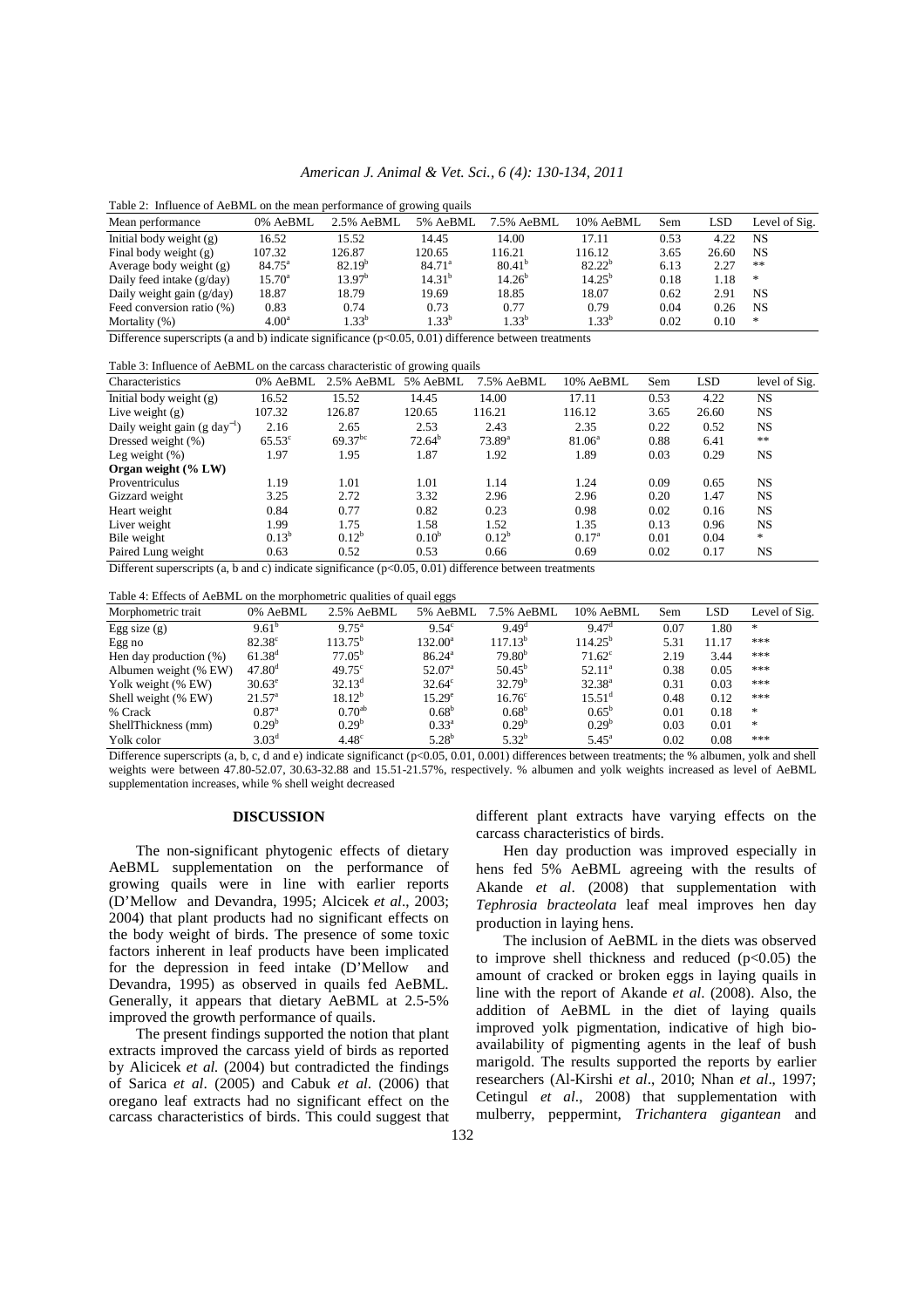*Tephrosia bracteolate* leaf meal, respectively increased the yolk pigmentation of laying birds. This however contradicts the report by Odunsi (2003) that supplementation with *Lablab purpureus* leaf meal had no significant effect on the internal egg quality of birds. These findings indicated that aqueous extract of bush marigold leaf exert significant phytogenic effects on egg production traits than on the growth performance in quails.

## **CONCLUSION**

 The study concludes that aqueous extract of bush marigold leaf has the potential to improve the growth performance, carcass yield and egg quality of quails. Optimum performance is achieved at dietary supplementation of 5% aqueous extract of bush marigold leaf in Japanese quails. This study recommends further investigation on the efficacy of aqueous extract of bush marigold leaf in other poultry species as alternative antibiotics.

## **REFERENCES**

- Akande, T.O., M.K. Adeyeri and O.G. Longe, 2008. Nutritional and economic value of leaf meal (*Tephrosia bracteolate*) in diet of laying hens. J. Anim. Vet. Adv., 7: 784-788.
- Alcicek, A., M. Bozkurt and M. Cabuk, 2003. The effect of an essential oil combination derived from selected herbs growing wild in Turkey on broiler performance. S. Afr. J. Anim. Sci., 33: 89-94.
- Alcicek, A., M. Bozkurt and M. Cabuk, 2004. The effect of a mixture of herbal essential oils, an organic acid or a probiotic on broiler performance. S. Afr. J. Anim. Sci., 34: 217-222.
- Al-Kirshi, R.A., A.R. Alimon, I. Zulkifli, A. Sazili and M.W. Zahari *et al*., 2010. Utilization of mulberry leaf meal (Morus alba) as protein supplement in diets for laying hens. Ital. J. Anim. Sci. DOI: 10.4081/ijas.2010.e51
- Cabuk, M., M. Bozkurt, A. Alcicek, A. Cath and K.H.C. Baser, 2006. Effect of a dietary essential oil mixture on performance of laying hens in the summer season. S. Afr. J. Anim. Sci., 36: 215-221.
- Cetingul, I.S., I. Bayram, A.B. Akkaya, C. Uyarlar and M. Yardimci, 2008. Effects of peppermint (*Mentha piperita*) on performance, hatcability and egg quality parameters of laying quails (*Coturnix coturnix japonica*). J. Anim. Vet. Adv., 7: 1489- 1494.
- D'Mello, J.P.F. and T. Acamovic, 1989. Leuecaena leucolephala in poultry nutrition: A review. Anim. Feed Sci. Technol., 26: 1-28. DOI: 10.1016/0377- 8401(89)90003-5
- D'Mellow, J.P.F. and C. Devandra, 1995. Tropical Legumes in Animal Nutrition. 1st Edn., CAB International, Wallingford, ISBN: 0851989268, pp: 338.
- Ekenyem, B.U. and F.N. Madubuike, 2006. An assessment of *Ipomoea asarifolia* leaf meal as feed ingredient in broiler chick production. Pak. J. Nutr. 5: 46-50.
- Hashemi, S.R., I. Zulkifli, M.H. Bejo, A. Farida and M.M. Somchit, 2008. Acute toxicity study and phytochemical screening of selected herbal aqueous extract in broiler chickens. Int. J. Pharmacol., 4: 352-360.
- Hernandez, F., J. Madrid, V. Gargia, J. Orengo and M.D. Megias, 2004. Influence of two plant extracts on broilers performance, digestibility and digestive organ size. Poult. Sci., 83: 169-174.
- Kostadinovic, L.J., J. Levic, S. Pavkov, G. Dozet and T. Galonjacoghill, 2010. Effect of Mentae piperitae on antioxidative status in broiler chickens. Savremena Poljoprivreda, 59: 3-4.
- Kuaite, J.R., R.H.A. Zollo, G. Kammaty, C. Menut and J.M. Bessiere, 1999. Composition of the essential oils from the leaves of two varieties of *Aspilia Africana* (Pers.) C.D. Adams from Cameroon. Flavour Fragr. J., 14: 167-169. DOI: 10.1002/(SICI)1099- 1026(199905/06)14:3<167::AID-FFJ802>3.0.CO;2-O
- Levic, J., R. Colovic, S. Sredanovic, S. Pavkov and L. Kostadinovic, 2009. Effect of diet supplementation with ground herbs on performance of broiler chickens. Proceedings of the FEED Safety International Conference, (SIC' 09), SAFEED-PAP, USA.
- Nhan, N.T.H., T.R. Preston and F. Dolberg, 1997. Use of *Trichantera gigantea* leaf meal and fresh leaves as livestock feed. Livestock Res. Rural Dev.
- Obuzor, G.U. and J.N. Ntui, 2011. Essential oil composition of *Aspilia africana* (Pers.) C.D. Adams of Port Harcourt, Nigerian. Int. J. Acad. Res., 3: 140-143.
- Odugbo, M.O., 2004. Pasteurellosis in Japanese quail (Coturnix coturnix japonica) caused by Pasteurella multocida multocida A: 4. Vet. Record, 155: 90-91.
- Odunsi, A.A., 2003. Assessment of lablab (*lablab purpureus*) leaf meal as a feed ingredient and yolk colouring agent in the diet of layers. Int. J. Poult. Sci., 2: 71-74.